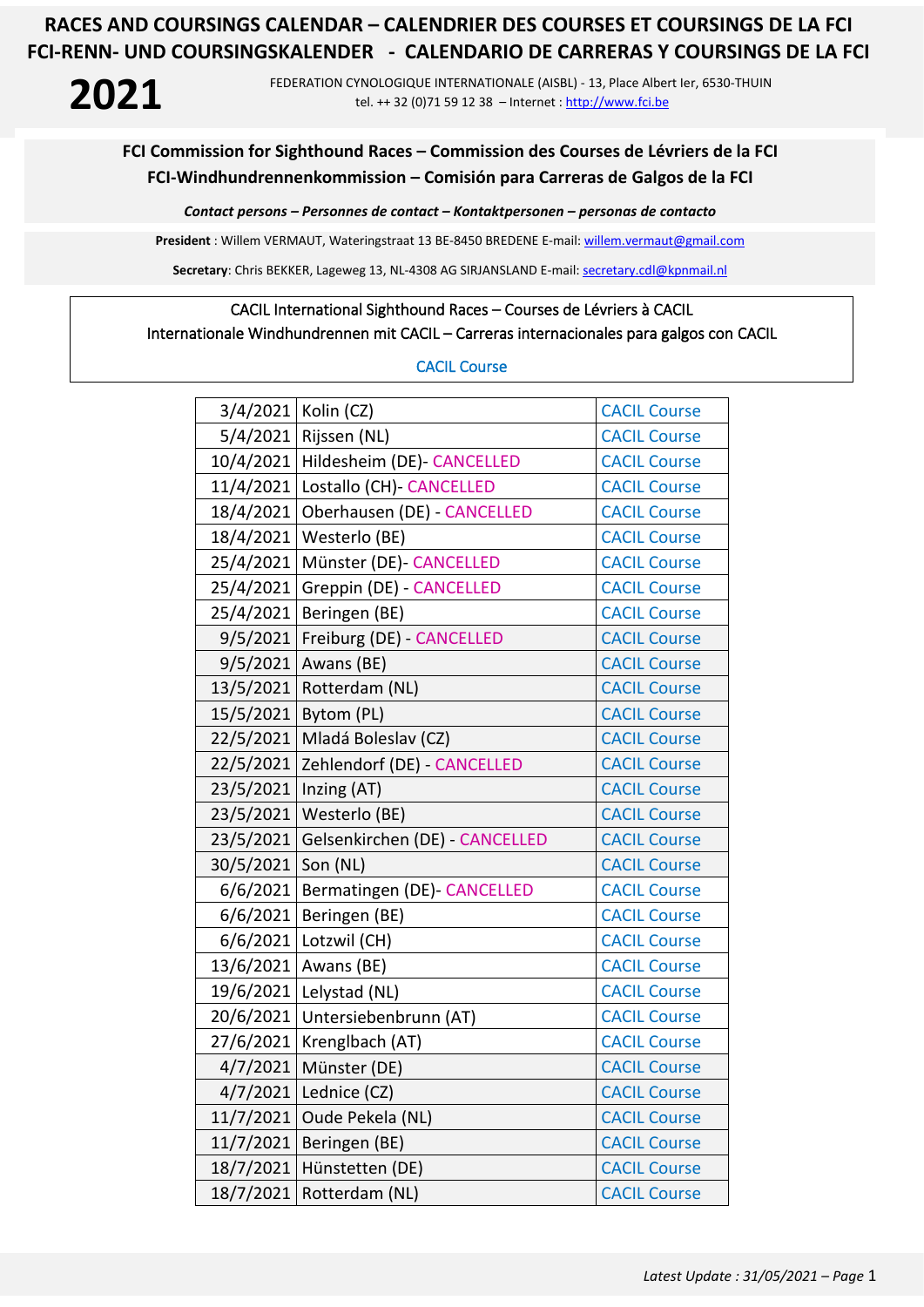

| 24/7/2021<br>25/7/2021 | Moscow (RU)                                      | <b>CACIL Course</b> |
|------------------------|--------------------------------------------------|---------------------|
| 8/8/2021               | Kleindöttingen (CH)                              | <b>CACIL Course</b> |
| 8/8/2021               | Awans (BE)                                       | <b>CACIL Course</b> |
| 14/8/2021              | Tampere (FI)                                     | <b>CACIL Course</b> |
| 14/8/2021              | Hamburg (DE)                                     | <b>CACIL Course</b> |
| 15/8/2021              | Lostallo (CH) - CANCELLED                        | <b>CACIL Course</b> |
| 15/8/2021              | Son (NL)                                         | <b>CACIL Course</b> |
| 22/8/2021              | Freiburg (DE)                                    | <b>CACIL Course</b> |
| 22/8/2021              | Lednice (CZ)                                     | <b>CACIL Course</b> |
| 28/8/2021              | Rijssen (NL)                                     | <b>CACIL Course</b> |
| 1/9/2021               |                                                  |                     |
| 2/09/2021              | <b>FCI EUROPEAN CHAMPIONSHIP</b><br>Münster (DE) |                     |
| 3/09/2021              |                                                  | <b>CACIL Course</b> |
| 4/9/2021               |                                                  |                     |
|                        |                                                  |                     |
| 5/9/2021               | (EXTENDED DATES)                                 |                     |
| 12/9/2021              | Lelystad (NL)                                    | <b>CACIL Course</b> |
|                        | 12/9/2021 Greppin (DE)                           | <b>CACIL Course</b> |
| 12/9/2021              | Westerlo (BE)                                    | <b>CACIL Course</b> |
| 18/9/2021              | Bytom (PL)                                       | <b>CACIL Course</b> |
| 19/9/2021              | Krenglbach (AT)                                  | <b>CACIL Course</b> |
| 19/9/2021              | Kleindöttingen (CH)                              | <b>CACIL Course</b> |
| 26/9/2021              | Lostallo (CH)                                    | <b>CACIL Course</b> |
| 26/9/2021              | Gelsenkirchen (DE)                               | <b>CACIL Course</b> |
| 3/10/2021              | Mladá Boleslav (CZ)                              | <b>CACIL Course</b> |
| 10/10/2021             | Rifferswil (CH)                                  | <b>CACIL Course</b> |
| 10/10/2021             | Westerlo (BE)                                    | <b>CACIL Course</b> |
| 31/10/2021             | Oude Pekela (NL)                                 | <b>CACIL Course</b> |
| 31/10/2021             | Beringen (BE)                                    | <b>CACIL Course</b> |

|      | <b>FCI WORLD CHAMPIONSHIP</b> |                     |
|------|-------------------------------|---------------------|
| 2022 | <b>TO BE DECIDED</b>          | <b>CACIL Course</b> |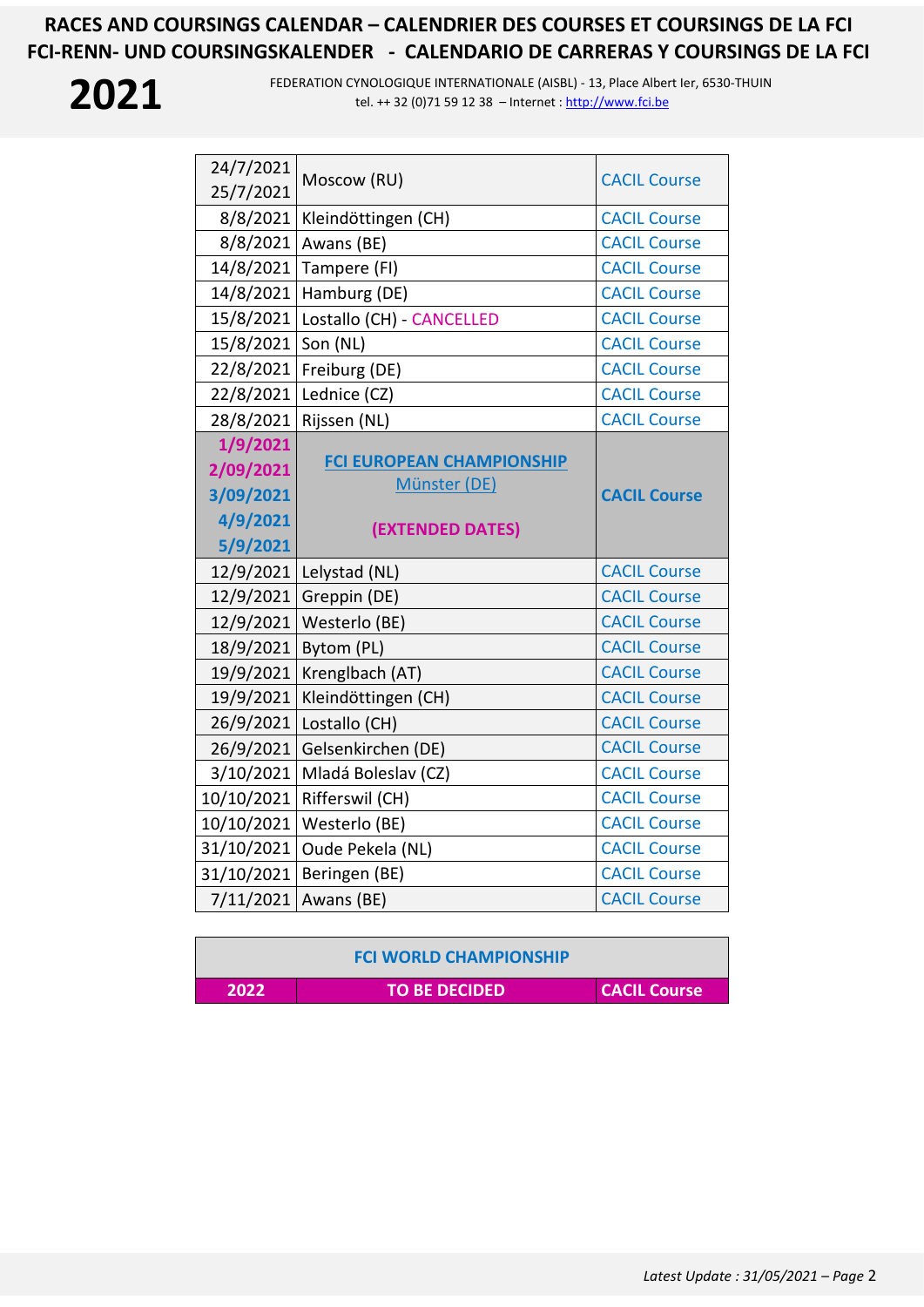**2021**

FEDERATION CYNOLOGIQUE INTERNATIONALE (AISBL) - 13, Place Albert Ier, 6530-THUIN tel. ++ 32 (0)71 59 12 38 – Internet [: http://www.fci.be](http://www.fci.be/)

#### **Epreuves internationales de coursings à CACIL – International CACIL Coursings Internationale Coursings mit CACIL – Coursings internacionales con CACIL CACIL Coursings**

| 16/1/2021              | Stubaital (AT)                | <b>CACIL Coursing</b> |
|------------------------|-------------------------------|-----------------------|
| 17/1/2021              |                               |                       |
| 23/1/2021              | Galtur (AT)                   | <b>CACIL Coursing</b> |
| 24/1/2021              |                               |                       |
| 14/2/2021              | Nonantola (IT)                | <b>CACIL Coursing</b> |
| 27/2/2021              | <b>Adamov (SK)- CANCELLED</b> | <b>CACIL Coursing</b> |
| 28/2/2021              |                               |                       |
| 6/3/2021               | Akasztó (HU)                  | <b>CACIL Coursing</b> |
| 7/3/2021               |                               |                       |
| 7/3/2021               | Lotzwil (CH) - CANCELLED      | <b>CACIL Coursing</b> |
| 13/3/2021<br>13/3/2021 | Cakovec (HR)                  | <b>CACIL Coursing</b> |
| 14/3/2021              | Medlánky (CZ)                 | <b>CACIL Coursing</b> |
| 13/3/2021              |                               |                       |
| 14/3/2021              | Perpignan (FR)                | <b>CACIL Coursing</b> |
| 13/3/2021              | Gerbevillers (FR)             | <b>CACIL Coursing</b> |
| 14/3/2021              |                               |                       |
| 13/3/2021              |                               |                       |
| 14/3/2021              | Spitzerberg (AT) CANCELLED    | <b>CACIL Coursing</b> |
| 14/3/2021              | Maserada sul Piave (IT)       | <b>CACIL Coursing</b> |
| 20/3/2021              | Tápiószentmárton (HU)-        |                       |
| 21/3/2021              | <b>CANCELLED</b>              | <b>CACIL Coursing</b> |
| 20/3/2021              | Dolsko, Ljubljana (SL)-       |                       |
| 21/3/2021              | <b>CANCELLED</b>              | <b>CACIL Coursing</b> |
| 21/3/2021              | Rifferswil (CH)- CANCELLED    | <b>CACIL Coursing</b> |
| 27/3/2021              | Vysočany u Hrušovan (CZ)      | <b>CACIL Coursing</b> |
| 28/3/2021              |                               |                       |
| 27/3/2021              | Zilina (SK) CANCELLED         | <b>CACIL Coursing</b> |
| 28/3/2021              |                               |                       |
| 27/3/2021              | Bytom (PL)                    | <b>CACIL Coursing</b> |
| 28/3/2021              |                               |                       |
| 3/4/2021               | Werkendam (NL)                | <b>CACIL Coursing</b> |
| 4/4/2021               |                               |                       |
| 3/4/2021               | Hoope (DE)- CANCELLED         | <b>CACIL Coursing</b> |
| 4/4/2021               |                               |                       |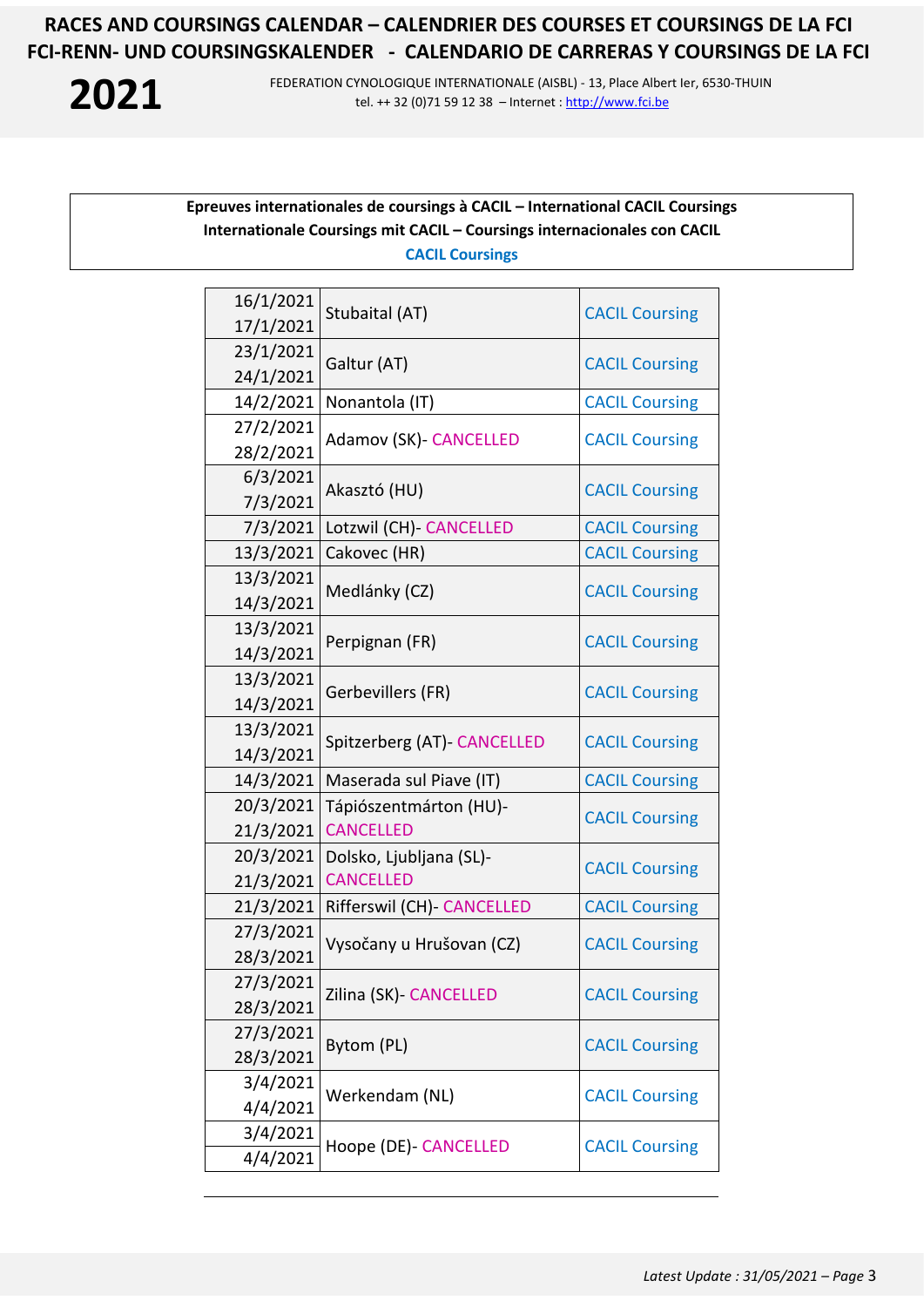

| 4/4/2021<br>5/4/2021              | Laferte sur Amance(FR)-<br><b>CANCELLED</b>                                              | <b>CACIL Coursing</b> |
|-----------------------------------|------------------------------------------------------------------------------------------|-----------------------|
| 10/4/2021<br>11/4/2021            | Rougé (FR)                                                                               | <b>CACIL Coursing</b> |
| 11/4/2021                         | Volkmarsen (DE) CANCELLED                                                                | <b>CACIL Coursing</b> |
| 17/4/2021<br>18/4/2021            | Hünstetten (DE)                                                                          | <b>CACIL Coursing</b> |
| 24/4/2021<br>25/4/2021            | Oslo (NO)                                                                                | <b>CACIL Coursing</b> |
| 25/4/2021                         | <b>Belfort (FR) - CANCELLED</b>                                                          | <b>CACIL Coursing</b> |
| 30/4/2021<br>1/5/2021<br>2/5/2021 | <b>FCI EUROPEAN CHAMPIONSHIP</b><br>Tápiószentmárton (HU)<br><b>CANCELLED (COVID-19)</b> | <b>CACIL Coursing</b> |
|                                   | NEW PLACE AND DATES: Een (NL) - 21-24/10/2021                                            |                       |
| 15/5/2021<br>16/5/2021            | Axel (NL)                                                                                | <b>CACIL Coursing</b> |
| 15/5/2021<br>16/5/2021            | Agonges (FR)                                                                             | <b>CACIL Coursing</b> |
| 15/5/2021<br>16/5/2021            | Radnice (CZ)                                                                             | <b>CACIL Coursing</b> |
| 22/5/2021<br>23/5/2021            | Nørresundby (DK)                                                                         | <b>CACIL Coursing</b> |
| 22/5/2021<br>23/5/2021            | Warszawa (PL)                                                                            | <b>CACIL Coursing</b> |
| 22/5/2021<br>23/5/2021            | Lorcé (BE) - CANCELLED                                                                   | <b>CACIL Coursing</b> |
| 23/5/2021                         | Harjumaa (EE)                                                                            | <b>CACIL Coursing</b> |
| 24/5/2021                         | Aarau (CH)                                                                               | <b>CACIL Coursing</b> |
| 6/6/2021                          | Jaunolaine (LV)                                                                          | <b>CACIL Coursing</b> |
| 12/6/2021                         | Oude Pekela (NL)                                                                         | <b>CACIL Coursing</b> |
| 19/6/2021<br>20/6/2021            | Gesves (BE)                                                                              | <b>CACIL Coursing</b> |
| 19/6/2021<br>20/6/2021            | Jyväskylä (FI)                                                                           | <b>CACIL Coursing</b> |
| 19/6/2021<br>20/6/2021            | Poznan (PL)                                                                              | <b>CACIL Coursing</b> |
| 26/6/2021                         | Spaarndam (NL)                                                                           | <b>CACIL Coursing</b> |
| 26/6/2021                         | Rostock (DE) - CANCELLED                                                                 | <b>CACIL Coursing</b> |
| 26/6/2021<br>27/6/2021            | Chardonnay (FR)                                                                          | <b>CACIL Coursing</b> |
| 27/6/2021                         | Harjumaa (EE)                                                                            | <b>CACIL Coursing</b> |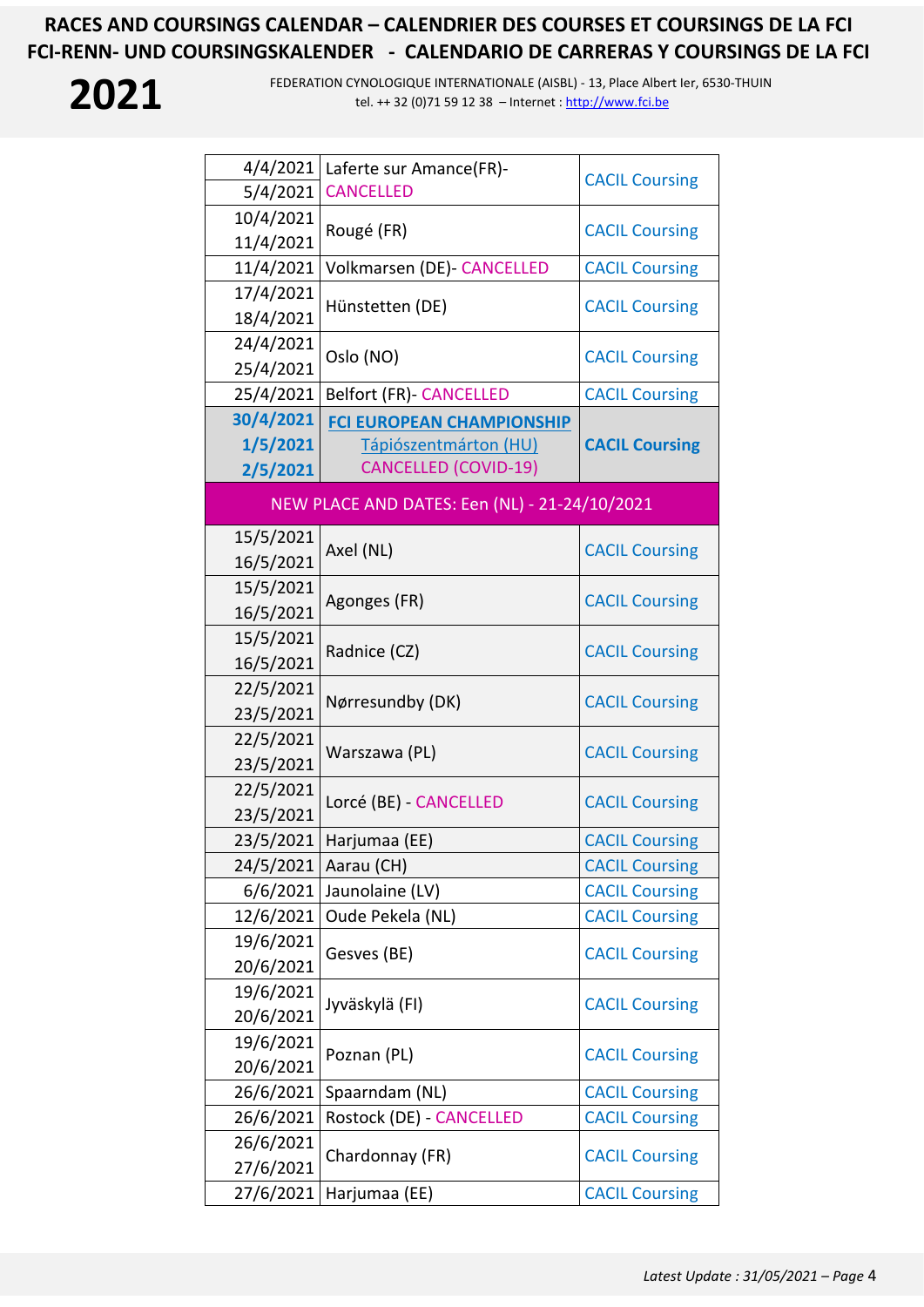

| 10/7/2021  | Tampere (FI)                 | <b>CACIL Coursing</b> |
|------------|------------------------------|-----------------------|
| 11/7/2021  |                              |                       |
| 17/7/2021  | Geel (BE)                    | <b>CACIL Coursing</b> |
| 18/7/2021  |                              |                       |
| 18/7/2021  | Ostschweiz (CH)              | <b>CACIL Coursing</b> |
| 18/7/2021  | Harjumaa (EE)                | <b>CACIL Coursing</b> |
| 24/7/2021  | Raiskums (LV)                | <b>CACIL Coursing</b> |
| 24/7/2021  | Bratislava (SK)              | <b>CACIL Coursing</b> |
| 25/7/2021  |                              |                       |
| 31/7/2021  |                              |                       |
| 1/8/2021   | Großenaspe (DE)              | <b>CACIL Coursing</b> |
| 31/07/2021 |                              |                       |
| 1/8/2021   | Velká Dobrá (CZ)             | <b>CACIL Coursing</b> |
| 2/8/2021   | Katrineholm (SE) - CANCELLED |                       |
| 3/8/2021   |                              | <b>CACIL Coursing</b> |
| 21/8/2021  | Märsta (SE)                  | <b>CACIL Coursing</b> |
| 22/8/2021  |                              |                       |
| 21/8/2021  | Leek (NL)                    | <b>CACIL Coursing</b> |
| 22/8/2021  |                              |                       |
| 21/8/2021  | Moscow (RU)                  | <b>CACIL Coursing</b> |
| 22/8/2021  |                              |                       |
| 22/8/2021  | Lotzwil (CH)                 | <b>CACIL Coursing</b> |
| 28/8/2021  | Gölsdorf (DE)                | <b>CACIL Coursing</b> |
| 28/8/2021  | Rujiena (LV)                 | <b>CACIL Coursing</b> |
| 28/8/2021  | Chojnice/Swornegacie (PL)    | <b>CACIL Coursing</b> |
| 29/8/2021  |                              |                       |
| 29/8/2021  | Pärnumaa (EE)                | <b>CACIL Coursing</b> |
| 11/9/2021  | Gdynia (PL)                  | <b>CACIL Coursing</b> |
| 11/9/2021  | Galanta (SK)                 | <b>CACIL Coursing</b> |
| 12/9/2021  |                              |                       |
| 11/9/2021  | Galtur (AT)                  | <b>CACIL Coursing</b> |
| 12/9/2021  |                              |                       |
| 11/9/2021  | Laferte sur Amance (FR)      | <b>CACIL Coursing</b> |
| 12/9/2021  |                              |                       |
| 11/9/2021  | Erbusco (IT)                 | <b>CACIL Coursing</b> |
| 12/9/2021  |                              |                       |
| 18/9/2021  | Kiev (UA)                    | <b>CACIL Coursing</b> |
| 18/9/2021  | Vilniaus (LT)                | <b>CACIL Coursing</b> |
| 19/9/2021  |                              |                       |
| 18/9/2021  | Lórév (HU)                   | <b>CACIL Coursing</b> |
| 19/9/2021  |                              |                       |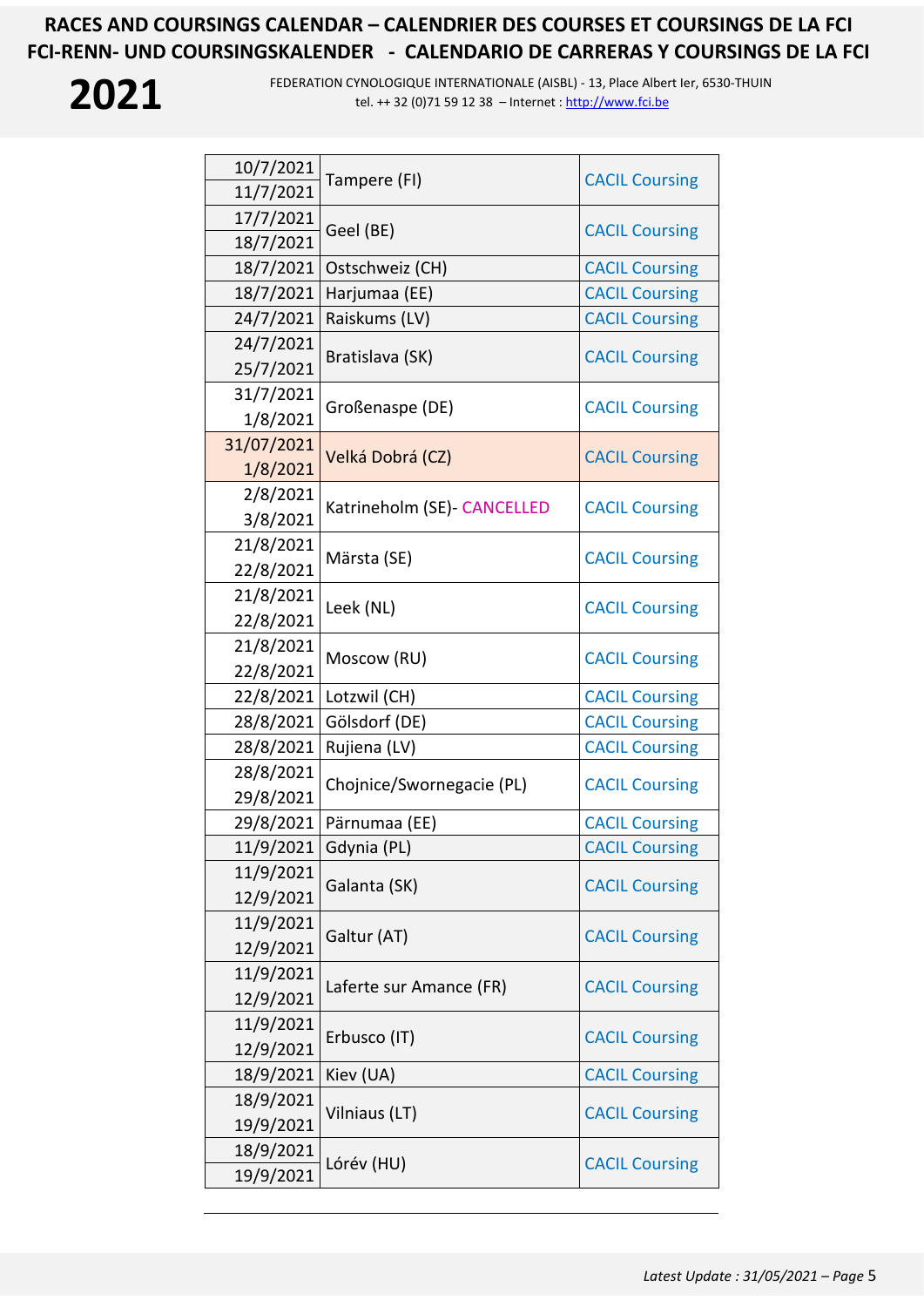

| 18/9/2021  | Vysočany u Hrušovan (CZ)         |                       |
|------------|----------------------------------|-----------------------|
| 19/9/2021  |                                  | <b>CACIL Coursing</b> |
| 19/9/2021  | Dolsko, Ljubljana (SL)           | <b>CACIL Coursing</b> |
| 25/9/2021  |                                  |                       |
| 26/9/2021  | Tuomarinkartano (FI)             | <b>CACIL Coursing</b> |
| 25/9/2021  |                                  | <b>CACIL Coursing</b> |
| 26/9/2021  | Oslo (NO)                        |                       |
| 25/9/2021  |                                  | <b>CACIL Coursing</b> |
| 26/9/2021  | Volkmarsen (DE)                  |                       |
| 26/9/2021  | Trautskirchen (DE)               | <b>CACIL Coursing</b> |
| 2/10/2021  | Tápiószentmárton (HU)            | <b>CACIL Coursing</b> |
| 3/10/2021  |                                  |                       |
| 2/10/2021  | Bermatingen (DE) - CANCELLED     | <b>CACIL Coursing</b> |
| 3/10/2021  |                                  |                       |
| 2/10/2021  | Parigne L'Eveque (FR)            | <b>CACIL Coursing</b> |
| 3/10/2021  |                                  |                       |
| 2/10/2021  | Gerbevillers (FR)                | <b>CACIL Coursing</b> |
| 3/10/2021  |                                  |                       |
| 2/10/2021  | Moscow (RU)                      | <b>CACIL Coursing</b> |
| 3/10/2021  |                                  |                       |
| 3/10/2021  | Spaarndam (NL)                   | <b>CACIL Coursing</b> |
| 9/10/2021  | Liptovský Mikuláš (SK)           | <b>CACIL Coursing</b> |
| 10/10/2021 |                                  |                       |
| 16/10/2021 | Hoope (DE)                       | <b>CACIL Coursing</b> |
| 17/10/2021 |                                  |                       |
| 16/10/2021 | Spitzerberg (AT)                 | <b>CACIL Coursing</b> |
| 17/10/2021 |                                  |                       |
| 21/10/2021 |                                  |                       |
| 22/10/2021 | <b>FCI EUROPEAN CHAMPIONSHIP</b> | <b>CACIL Coursing</b> |
| 23/10/2021 | Een (NL)                         |                       |
| 24/10/2021 | Velká Dobrá (CZ) – MOVED TO      |                       |
| 23/10/2021 | 31/07-01/08 BECAUSE OF ECC       | <b>CACIL Coursing</b> |
|            | $(21-24/10/2021)$                |                       |
|            | Radfeld (AT) MOVED TO 30-        |                       |
| 24/10/2021 | 31/10 Spitzerberg BECAUSE OF     | <b>CACIL Coursing</b> |
|            | ECC (21-24/10/2021)              |                       |
| 30/10/2021 |                                  |                       |
| 31/10/2021 | Spitzerberg (AT)                 | <b>CACIL Coursing</b> |
| 30/10/2021 |                                  |                       |
| 31/10/2021 | Landstuhl (DE)                   | <b>CACIL Coursing</b> |
| 6/11/2021  |                                  |                       |
| 7/11/2021  | Lostallo (CH)                    | <b>CACIL Coursing</b> |